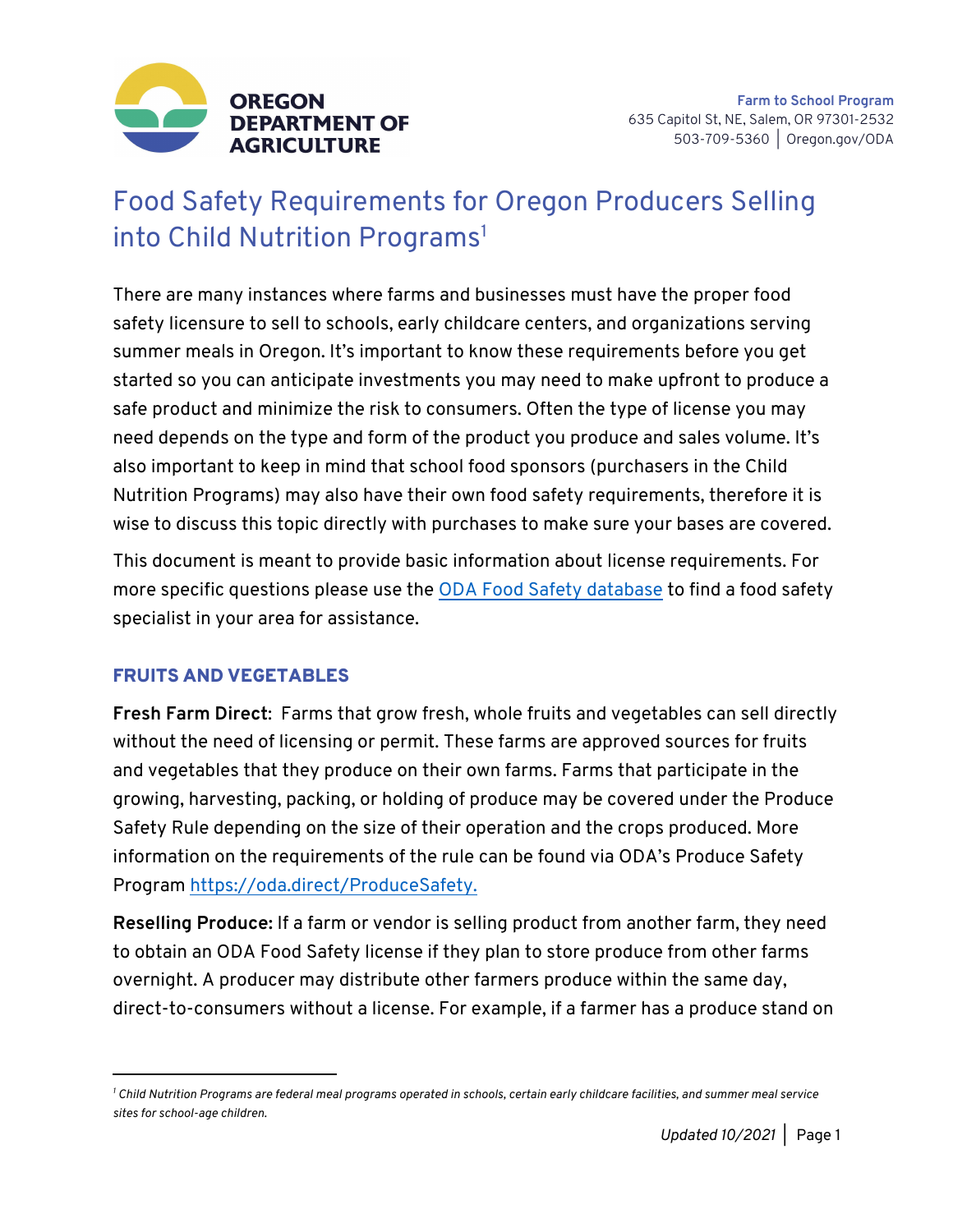

their farm and sells produce they grow as well as a neighboring farm's produce at that stand, this would require the farm stand owner to obtain an ODA Food Safety license.

**Minimally processed**: Produce that has been further processed (such as cut, peeled, sliced, diced, pureed, freezing, drying) must be processed in an Oregon State Department of Agriculture licensed food-processing facility. Examples include sliced apples, chopped broccoli, salad mix, dried fruit, etc. Products that have been merely washed and trimmed (e.g., field cut, what happens on the farm) do not need to be prepared in a licensed facility.

#### DAIRY PRODUCTS

All milk and milk products (such as cheese, butter, cottage cheese, yogurt, and sour cream) sold to institutions, restaurants, hospitals, and retailers must come from a licensed dairy facility. A dairy license is required for producing milk on a Grade A dairy farm, transporting, and transferring milk to a receiving station and processing milk to manufacture any fluid milk or dairy products. For more information, including technical assistance and support for becoming a licensed dairy please visit ODA's dairy licensing webpage.

#### **EGGS**

All eggs sold to retailers, cafes, bakeries, hospitals, schools, boarding houses, or institutions must be graded by an ODA licensed egg handler. This may or may not be the producer. To obtain an egg handler's license please visit ODA's egg licensing webpage.

## MEATS AND POULTRY

All slaughtered and processed meat and poultry sold in Oregon must be inspected by ODA or the U.S. Department of Agriculture (USDA) and slaughtered in an ODA or USDA-inspected plant. The ODA licenses both custom slaughterhouses and USDA slaughterhouses. In some instances, a livestock producer may need a meat sellers license. The type of license necessary depends on how the meat is processed or stored (i.e., whole cut and/or cut and wrap versus further processing such as curing and smoking). Any meat sold to schools would need to be slaughtered and processed under

*Updated 10/2021 |* Page 2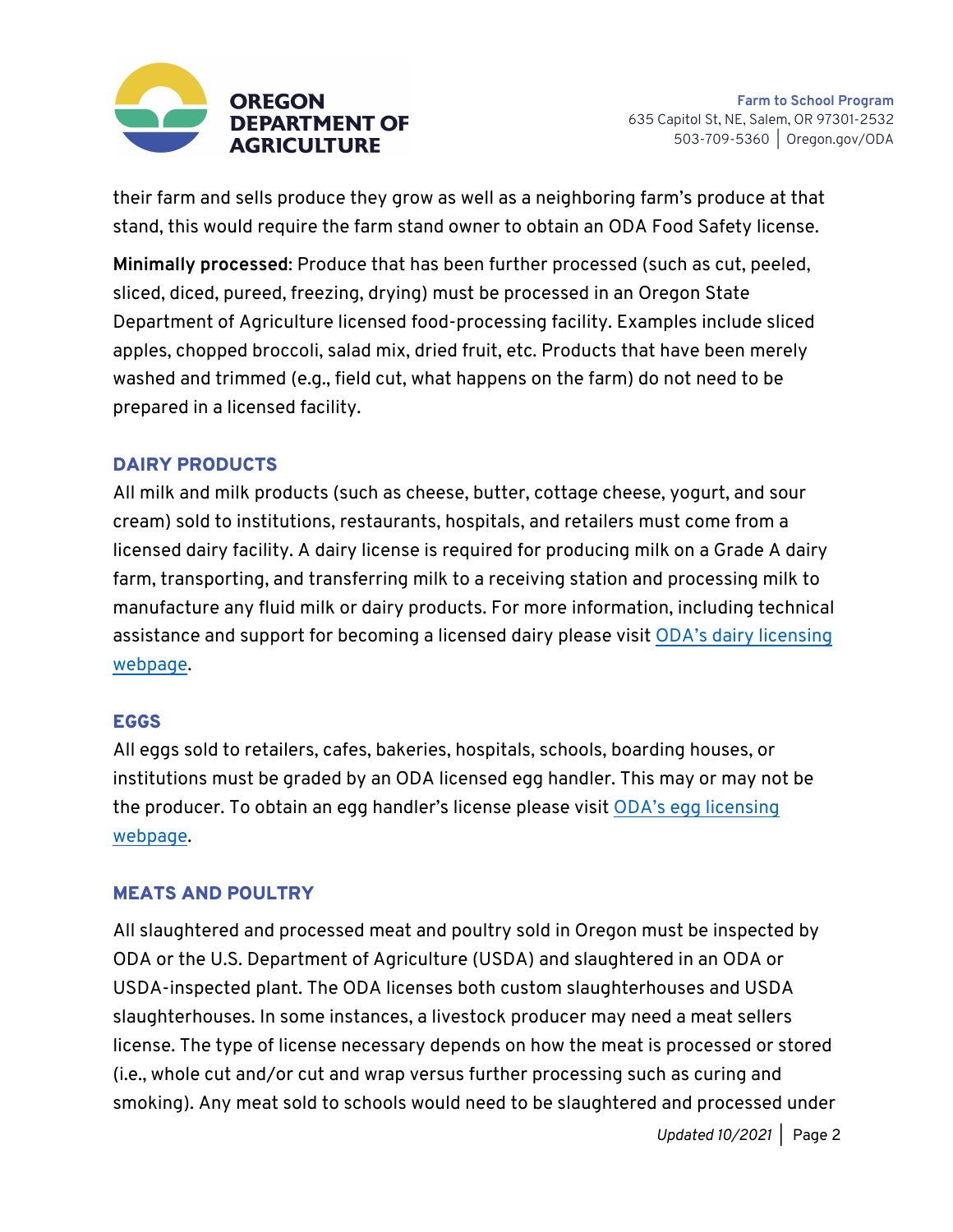

the USDA's meat inspection program, whether it is an amenable species (beef, sheep, swine, goats) or non-amenable species (bison, yak, and more) and processed (in a USDA facility) under the USDA's voluntary inspection (fee for service) inspection program.

Some poultry producers may be able to sell poultry to retailers, schools, hospitals, wholesalers, etc. without continuous USDA inspection under the 20,000-bird exemption. Firms under this exemption are allowed to process and sell 20,000 birds under a fully licensed ODA facility. The Farm Direct law is specific only to the 1,000 bird exemption and is limited to direct sales and must be whole carcass. For a list of ODA licensed facilities, or for questions about whether your firm should become licensed, contact the Food Safety Program at the Oregon Department of Agriculture, 503-986- 4720.

## SEAFOOD

All seafood sold to schools must come from a facility that maintains a food safety processing license. The facility must also develop and implement a Seafood Hazard Analysis Critical Control Point (HACCP) Plan to minimize the risk of contamination during handling, eviscerating, freezing, cutting, preserving, and packing seafood products. All seafood products must at a minimum, be labeled with a common or usual name of the product, list of ingredients, net weight, company name and address of the manufacturer.

#### GRAINS AND LEGUMES

Uncooked whole, hulled, crushed or ground grain, legumes and seeds are allowed to be sold without a license. Any other form (processed) will need a food safety processing license.

#### VALUE-ADDED PRODUCTS

Cottage food laws/rules are generally considered to be like farm direct marketing for producer products (i.e., pickles, jams/jellies). Oregon's farm direct law permits certain foods made by farm/producers to be exempt from licensing provided certain requirements are met. Often a food processing license will be required of the facility handling raw ingredients and processing it into final products destined for schools.